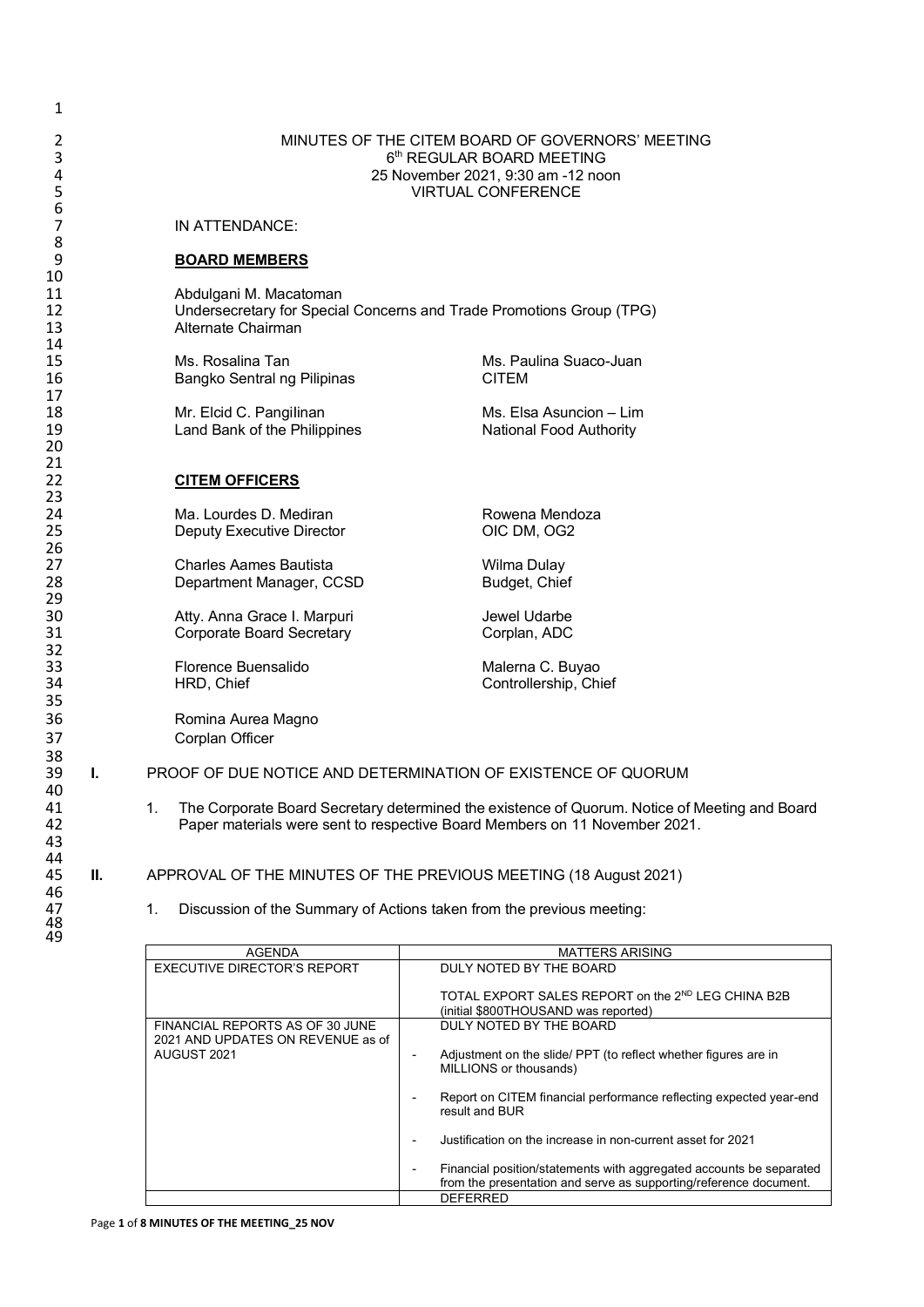| 2022 REVISED COB AND WORK<br>PROGRAM BASED ON DBM-<br>RECOMMENDED SUBSIDY LEVEL | Comparative matrix of 2022 original WP vs. revised WP based on the<br>revised DBM recommended subsidy, to reflect projects that are<br>prioritized, deferred or cancelled; those have available funding<br>sources; need funding sources as well as projects that implemented<br>through cost-sharing scheme with other partners.<br>Management to present on how the resources will have impact on the<br>2022 Revised WP                                                                                          |
|---------------------------------------------------------------------------------|---------------------------------------------------------------------------------------------------------------------------------------------------------------------------------------------------------------------------------------------------------------------------------------------------------------------------------------------------------------------------------------------------------------------------------------------------------------------------------------------------------------------|
| 2021 MODIFIED PERFORMANCE<br><b>EVALUATION SYSTEM</b>                           | Projected total score of PES / hurdle rate after modified PES<br>REMINDER AND INSTRUCTION TO MANAGEMENT ON ITS<br>QUARTERLY MONITORING REPORT OF PES:<br>CITEM can provide justification/ challenges on strategic<br>metrics it finds difficult to achieve.<br>The Agency is not precluded from reminding the GCG, through<br>its quarterly monitoring report, to report its performance, its<br>challenges, and difficulties in achieving the target; as well as<br>the reiteration to revise/recalibrate targets. |
|                                                                                 | <b>1 CONTRACT RATIFIED</b><br>70 CONTRACTS PRESENTED FOR INFORMATION<br>Submitted to the COA Auditor                                                                                                                                                                                                                                                                                                                                                                                                                |
| NEWLY HIRED/ NEWLY PROMOTED<br><b>EMPLOYEES</b>                                 |                                                                                                                                                                                                                                                                                                                                                                                                                                                                                                                     |

- 51 2. The Minutes of the 18 August 2021 meeting presented to the Board with minor comments from<br>52 BSP Board Member were already incorporated. BSP Board Member were already incorporated.
	- 3. Having no further comments-

57 The SOLVED, that the **REVISED** Minutes of the Previous 18 August 158 58 2021 Virtual Board Meeting, incorporating comments from the Board<br>
Members, is hereby APPROVED" Members, is hereby APPROVED"

61 *(Res. No. BM 2021-11-01)* 

64 **"RESOLVED FURTHER, that the Summary of Actions and Matters**<br>65 **Arising From the 18 August 2021 Virtual Board Meeting, is hereby** Arising From the 18 August 2021 Virtual Board Meeting, is hereby NOTED"

67 *(Res. No. BM 2021-11-02)* 

- 69 **III.** APPROVAL REVISED 2022 CORPORATE OPERATING BUDGET AND WORK PROGRAM BASED ON DBM-RECOMMENDED SUBSIDY LEVEL
- 71 1. On 04 June 2021, CITEM submitted to DBM its Budget Proposal for FY2022 amounting<br>72 to P504.684M as approved by the Board during the 07May 2021 Board of Governors 72 to P504.684M as approved by the Board during the 07May 2021 Board of Governors 73 Meeting. Funding Sources of said amount are broken down into NG Subsidy of 74 Meeting. The P398.352M and CITEM Funds in the amount of P106.332M. P398.352M and CITEM Funds in the amount of P106.332M.

| <b>Particulars</b>                               | 2022<br>Proposed<br>C.O.B. | 2022<br><b>Revised</b><br>C.O.B. | <b>Difference</b>        | % Increase<br>(Decrease) |
|--------------------------------------------------|----------------------------|----------------------------------|--------------------------|--------------------------|
| I. Funding Sources                               |                            |                                  |                          |                          |
| <b>NG Subsidy</b>                                | 398.352                    | 152.612                          | (245.740)                | (62%)                    |
| Corporate Revenues                               | 44.465                     | 20.680                           | 23.785)                  | (53%)                    |
| Prior Year Savings /<br>Cash drawdown            | 61.867                     | 77.960                           | 16.093                   | 26%                      |
| <b>Total Sources</b>                             | 504.684                    | 251.252                          | (253.432)                | (50%)                    |
| II. Budgetary Requirements                       |                            |                                  |                          |                          |
| Personal Services (PS)                           | 102.733                    | 95.041                           | 7.692)                   | (7%)                     |
| Maintenance & Other<br>Operating Expenses (MOOE) | 398.352                    | 152.612                          | (245.740)                | (62%)                    |
| Capital Outlay (CO)                              | 3.599                      | 3.599                            | $\overline{\phantom{a}}$ | $\overline{\phantom{0}}$ |
| <b>Total Budget</b>                              | 504.684                    | 251.252                          | (253.432)                | $(50\%)$                 |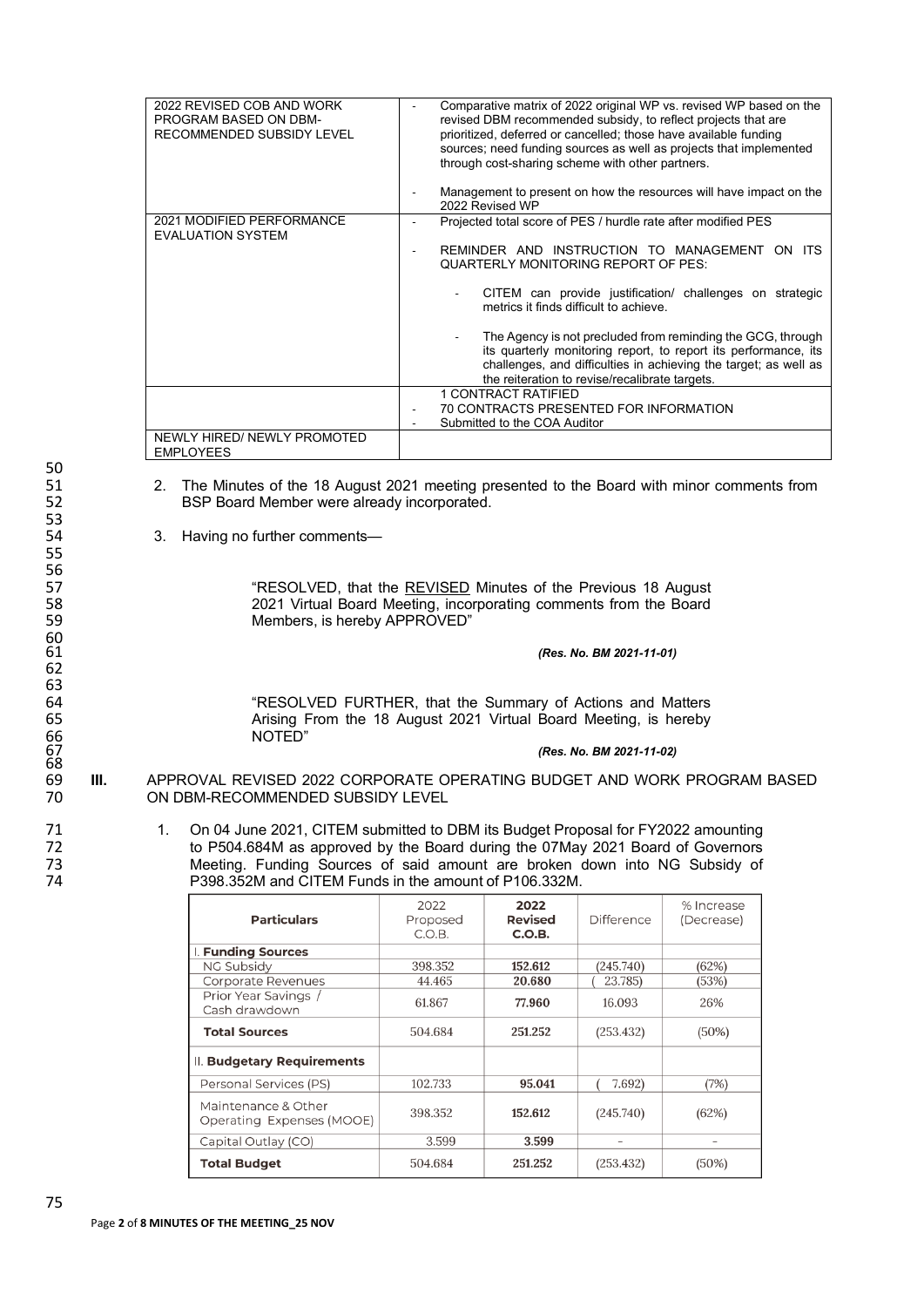- 76 2. The proposed NG Subsidy of P398.352M was broken down into DBM- recommended Level<br>77 of P141.885M for Tier 1, which is the same level as the Year 2021's Tier 1 subsidy and 77 of P141.885M for Tier 1, which is the same level as the Year 2021's Tier 1 subsidy and<br>78 CITEM-proposed budget of P256.467M for Tier 2, which is for DBM evaluation. CITEM-proposed budget ofP256.467M for Tier 2, which is for DBM evaluation.
	- 3. Tier 1 PAPs composition, in the amount of P141.885M is brokendown as follows:

| <b>Export Promotional Projects</b>                                                                                                                                                                                                         | <b>Budget - Operations</b><br>(In Million Php) |
|--------------------------------------------------------------------------------------------------------------------------------------------------------------------------------------------------------------------------------------------|------------------------------------------------|
| CITEM Signature Events to be held hybrid or in purely<br>online/digital format* (FAME+, IFEX Philippines,<br>CREATE Philippines, and SSX),<br>two (2) hybrid Overseas Trade Fair (OTFs) and two (2)<br><b>Digital Overseas Trade Fairs</b> | 46.122<br>(Direct Costs)                       |
| The maintenance or upgrading of its digital promotion<br>platforms                                                                                                                                                                         | 43.890                                         |
| <b>TOTAL, OPERATIONS</b>                                                                                                                                                                                                                   | 90.012                                         |
| Support to Operations (STO): To cover institutional<br>management support services such as Corplan, PR &<br>Marketing, and IT Services                                                                                                     | 20.624                                         |
| General & Administrative Services (GAS): To cover Office<br>Management & Maintenance expenses                                                                                                                                              | 31.249                                         |
| <b>TOTAL TIER 1</b>                                                                                                                                                                                                                        | 141.885                                        |

82 *\* Mounting of IFEX Philippines (physical event) is subject to the availability of additional* 83 *funds and will depend on the improvement of the COVID19 situation in the country.*

84 4. In a letter dated 15 July 2021 signed by DBM Secretary Wendel Avisado, the DBM<br>85 https://ecommended subsidy level for FY2022 amounting to P152.612M 85 notified CITEM of its recommended subsidy level for FY2022 amounting to P152.612M<br>86 for Tier 1 and Tier 2 for Tier 1 and Tier 2

87 TIER 1 P 141.885M (for Operations, GAS, and STO)TIER2 88 10.727M (for STO)

89 Total P 152.612M

90 5. Based on the DBM-recommended subsidy, CITEM's Revised WorkProgram for FY 2022 was<br>91 sepang proposed as follows: proposed as follows:

| <b>Priority</b><br>Ranking | <b>Proposed PAPs</b>                                                    | Original<br><b>Budget</b><br><b>Request</b><br>(In Million PhP) | <b>Status</b> | <b>WP</b><br><b>Revised</b><br>2022<br>(In Million PhP) |
|----------------------------|-------------------------------------------------------------------------|-----------------------------------------------------------------|---------------|---------------------------------------------------------|
| Tier 1                     |                                                                         |                                                                 |               |                                                         |
| 1                          | <b>Signature Events</b>                                                 | 46.122                                                          |               | 46.122                                                  |
|                            | Manila<br><b>FAME</b><br>FAME+ Market Days                              | 9.261                                                           | Prioritized   | 9.261                                                   |
|                            | <b>IFEX Philippines</b>                                                 | 3.211                                                           | Prioritized   | 3.211                                                   |
|                            | Sustainability<br>Solutions<br>Exchange<br>(SSX)                        | $-()$ -                                                         | Prioritized   | $-0-$                                                   |
|                            | <b>Create Philippines</b>                                               | 6.000                                                           | Prioritized   | 6.000                                                   |
|                            | <b>Trade</b><br><b>Overseas</b><br>Fairs (OTF)                          |                                                                 |               |                                                         |
|                            | Gulfood 2022                                                            | 9.850                                                           | Prioritized   | 9.850                                                   |
|                            | International<br>China<br>Import Expo (CIIE)                            | 10.000                                                          | Prioritized   | 10.000                                                  |
|                            | <b>MOM</b>                                                              | 4.500                                                           | Prioritized   | 4.500                                                   |
|                            | NY Now Digital Market                                                   | 3.300                                                           | Prioritized   | 3.300                                                   |
|                            | maintenance<br>The<br>or<br>upgrading of digital<br>promotion platforms | 43.890                                                          | Prioritized   | 43.890                                                  |

81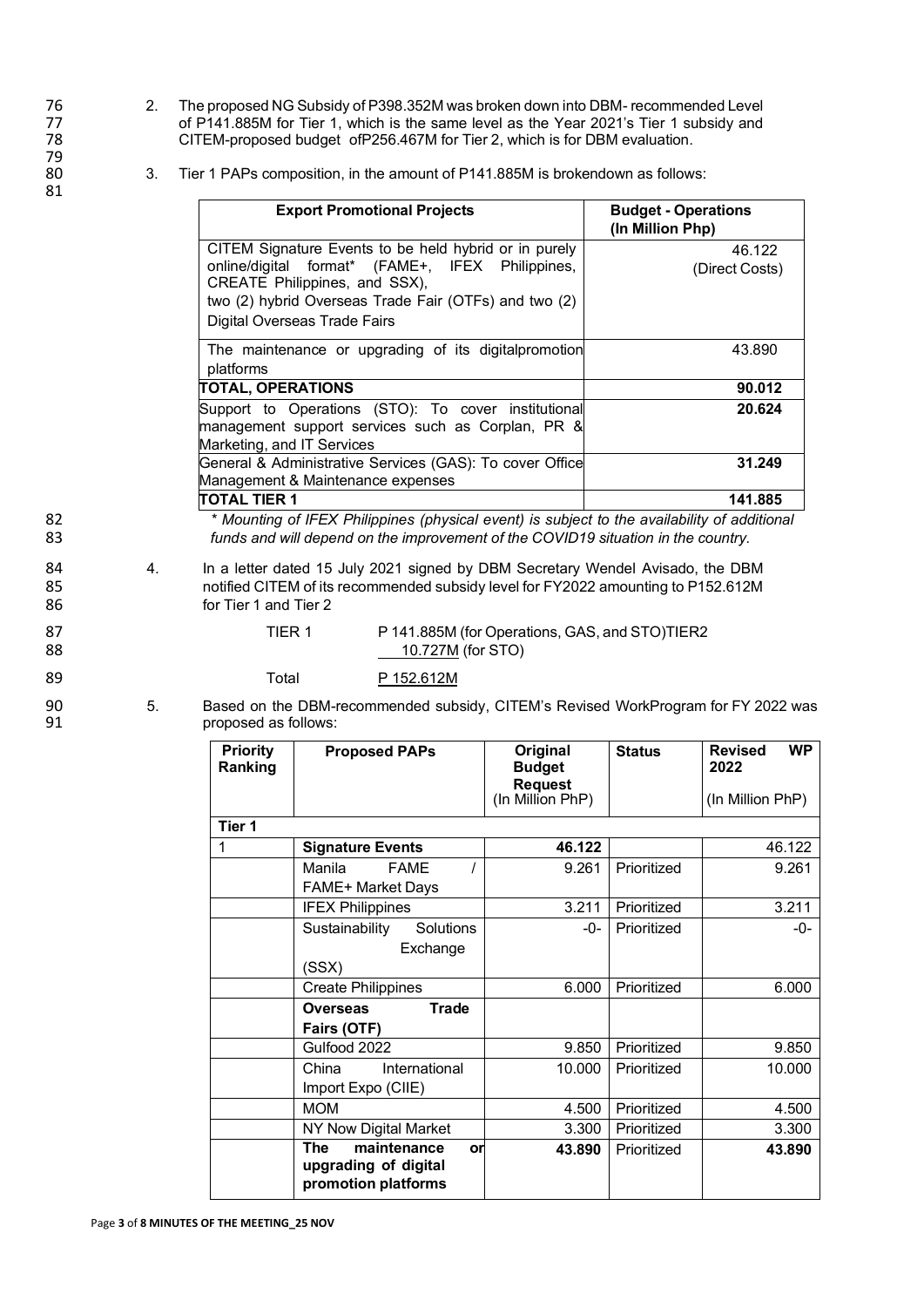|                 | Web developmentrenewal                   | 14.500  |             | 14.500  |
|-----------------|------------------------------------------|---------|-------------|---------|
|                 | -Maintenanceand Upgrade                  |         |             |         |
|                 | forFAME+, IFEX and                       |         |             |         |
| FoodPH.         | Create                                   |         |             |         |
|                 | Philippines, and SSX                     |         |             |         |
| Customer        | Relationship                             | 9.000   |             | 9.000   |
|                 | System<br>Management                     |         |             |         |
|                 | Renewal with Social                      |         |             |         |
|                 | <b>Planning Tool</b>                     |         |             |         |
| Content         | Development                              | 18.608  |             | 18.608  |
| Renewal         | for<br>FAME+,                            |         |             |         |
|                 | IFEX, and FoodPH, Create<br>Philippines, |         |             |         |
| and SSX         |                                          |         |             |         |
|                 | Web Server Hosting                       | 0.750   |             | 0.750   |
| Renewal         |                                          |         |             |         |
| Hopin           | License                                  | 1.032   |             | 1.032   |
| Renewal         |                                          |         |             |         |
|                 | <b>Total, Operations</b>                 | 90.012  |             | 90.012  |
| <b>Support</b>  | to                                       | 20.624  | Prioritized | 20.624  |
|                 | <b>Operations</b>                        |         |             |         |
|                 | General Administrative                   | 31.249  | Prioritized | 31.249  |
|                 | and                                      |         |             |         |
| <b>Services</b> |                                          |         |             |         |
|                 | <b>TOTAL - TIER 1</b>                    | 141.885 |             | 141.885 |

92

93 6. The DBM-recommended subsidy level of P152.612M will be allocated by type of 94 Expense as follows:

95

| <b>Expense Category</b>                                                | <b>Budget</b> |
|------------------------------------------------------------------------|---------------|
| Operations: Implementation of various export promotional projects that | P 90.012 M    |
| will assist local SME exporters, designers,                            |               |
| and manufacturers in the global market and contribute to the           |               |
| attainment of inclusive economic growth;                               |               |
| Support to Operations (STO): To cover institutional management         | 31.351 M      |
| support services such as Corplan, PR & Marketing, and IT Services,     |               |
| including the Advertising and                                          |               |
| Digital Optimization of Events and Platforms Project                   |               |
| General & Administrative Services (GAS):<br>Office<br>To cover         | 31.249 M      |
| Management & Maintenance expenses                                      |               |
| Total                                                                  | P 152.612 M   |

*<sup>1</sup>* 96 */ Subject to funding support from DTI and other partners from government and theprivate*  sector.

98 The Tier 2 subsidy of P10.727M will be allocated for the 'Advertising andDigital<br>99 Septimization of Events and Platforms' as mentioned above. Optimization of Events and Platforms' as mentioned above.

- 100 7. To summarize, CITEM shall prioritize the following projects in FY 2022 dueto the 101 following reasons:
- 102
- 103
- 104 105

106 107 108

Page **4** of **8 MINUTES OF THE MEETING\_25 NOV**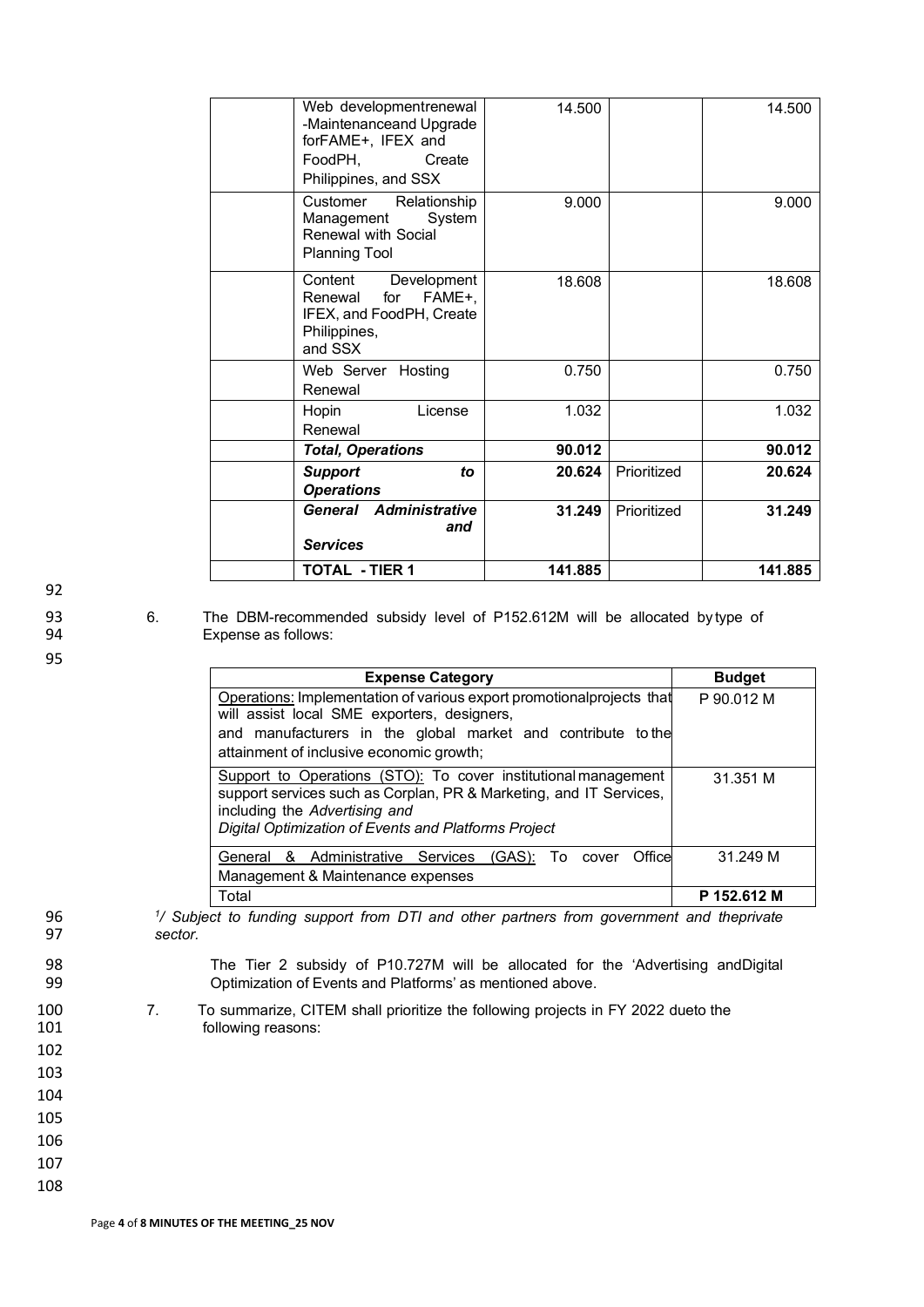| Promotional<br>Export                                                                                                                                      | <b>Budget</b>                   | <b>Justifications</b>                                                                                                                                                                                                                                                                                                                                                                                  |
|------------------------------------------------------------------------------------------------------------------------------------------------------------|---------------------------------|--------------------------------------------------------------------------------------------------------------------------------------------------------------------------------------------------------------------------------------------------------------------------------------------------------------------------------------------------------------------------------------------------------|
| <b>Projects</b><br>Four (4) CITEM                                                                                                                          | <b>Operations</b><br>P 46.122 M | Signature events are flagship programs of                                                                                                                                                                                                                                                                                                                                                              |
| Signature Events to be<br>held hybrid or in purely<br>online/digital<br>format*<br>(FAME+,<br><b>IFEX</b><br>Philippines, CREATE<br>Philippines, and SSX). |                                 | CITEM, that have benefitted historically larger<br>number of stakeholders vs other projects of the<br>agency. Further, Signature Events carry more<br>impact on our Performance Evaluation System<br>(PES) Scorecard than other programs/projects of<br>CITEM and hence are both strategic and<br>important to the agency.                                                                             |
| Two (2) hybrid Overseas<br>Trade Fair(OTFs): CIIE and<br>Gulfood                                                                                           |                                 | The China International Import Expo (CIIE) is a<br>political commitment of the DTI and hence is a<br>priority project. On the other hand, PH<br>participation in Gulfood 2022 is linked to the PH<br>participation in Dubai Expo 2020; further, the<br>agency has made pre- payments already for the<br>event.                                                                                         |
| Two (2) Digital Overseas<br>Trade Fairs: Maison et<br>Objet and More (MOM)<br>Digital<br>Fair and NY Now Digital<br>Market 2022                            |                                 | PH participation in the MOM Digital Fairand NY<br>Now Digital Market 2022 were deemed by the<br>agency as both strategic and important for<br>Philippine brands in the HFL sector. Both are<br>trade fairs that have a largefollowing/participants,<br>high reputation inthe HFL market, and because<br>they are in digital platforms, will only require<br>moderate budgetary support from theagency. |
| The<br>maintenance<br>and/or<br>upgrading<br>of                                                                                                            | P 43.890 M                      | In FY2022, the agency will continue to<br>develop, enhance, and upgrade the                                                                                                                                                                                                                                                                                                                            |
| <b>CITEM</b><br>digital<br>promotion platforms                                                                                                             |                                 | following digital platforms for the F&B,<br>HFL, Creative,<br>Sustainability                                                                                                                                                                                                                                                                                                                           |
|                                                                                                                                                            |                                 | and<br>sectors: FAME+, IFEXConnect, and                                                                                                                                                                                                                                                                                                                                                                |
|                                                                                                                                                            |                                 | <b>FOOD</b><br>Philippines,<br><b>CREATE</b><br>Philippines, and Sustainability Solutions                                                                                                                                                                                                                                                                                                              |
|                                                                                                                                                            |                                 | Exchange (SSX) Websites. The agency                                                                                                                                                                                                                                                                                                                                                                    |
|                                                                                                                                                            |                                 | will ensure that these platforms are<br>updated and responsive to the needs of                                                                                                                                                                                                                                                                                                                         |
| TOTAL                                                                                                                                                      | P 90.012 M                      | their respective stakeholders.                                                                                                                                                                                                                                                                                                                                                                         |
| <b>OPERATIONS</b>                                                                                                                                          |                                 |                                                                                                                                                                                                                                                                                                                                                                                                        |

109 *\* Mounting of IFEX Philippines (physical event) subject to availability of additional* 110 *fundsand will depend on the improvement of the COVID19 situation in the country.*

## 111 8. Having no further comments—

| 112 |                                                                |
|-----|----------------------------------------------------------------|
| 113 | RESOLVED, that the Proposed FY 2022 Work Program of CITEM      |
| 114 | based on the DBM Recommended subsidy of PHP152.612M, being in  |
| 115 | order, is hereby APPROVED"                                     |
| 116 | (Res. No. BM 2021-11-03)                                       |
| 117 |                                                                |
| 118 | "RESOLVED, that the Revised FY 2022 Corporate Operating Budget |
| 119 | of CITEM in the amount of PHP251.252M based on the DBM         |
| 120 | Recommended subsidy of PHP152.612M, being in order, is hereby  |
| 121 | APPROVED"                                                      |
| 122 | (Res. No. BM 2021-11-04)                                       |
| 123 |                                                                |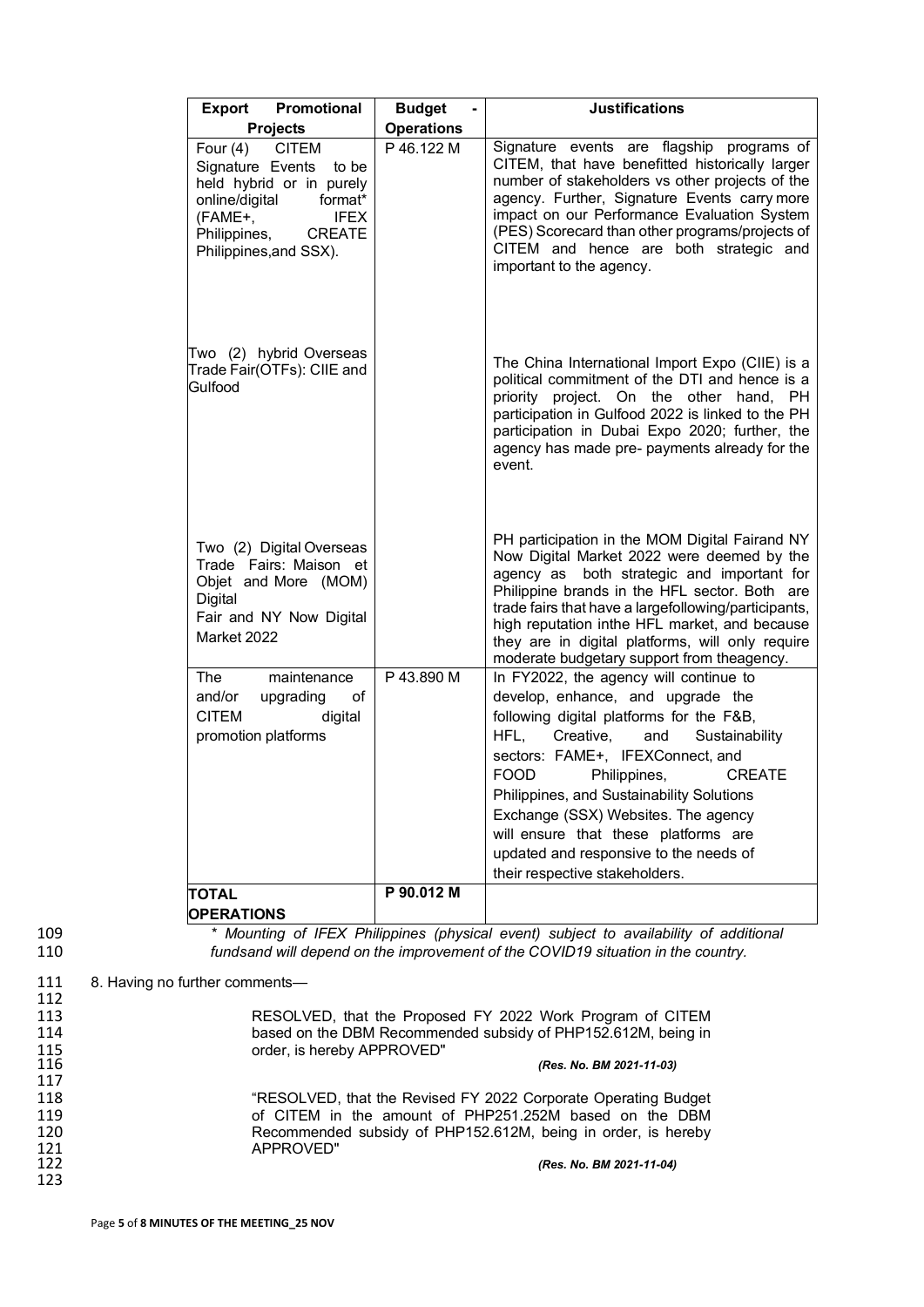| 124                                                                                                                 | IV. |    |                                      | MEDIUM TERM MARKETING PLAN FOR 2022-2024                                                                                                                                                                                                                                                                                                                                                                                                                                                                                                                                                                                                                                                                                                                                                                                                                                                                                                                                                                                                                                                                                    |
|---------------------------------------------------------------------------------------------------------------------|-----|----|--------------------------------------|-----------------------------------------------------------------------------------------------------------------------------------------------------------------------------------------------------------------------------------------------------------------------------------------------------------------------------------------------------------------------------------------------------------------------------------------------------------------------------------------------------------------------------------------------------------------------------------------------------------------------------------------------------------------------------------------------------------------------------------------------------------------------------------------------------------------------------------------------------------------------------------------------------------------------------------------------------------------------------------------------------------------------------------------------------------------------------------------------------------------------------|
| 125<br>126                                                                                                          |     | 1. |                                      | OBJECTIVE: To seek Board approval for the Medium-Term Marketing Plan for 2022 - 2024 as<br>required by the Governance Commission for GOCC's                                                                                                                                                                                                                                                                                                                                                                                                                                                                                                                                                                                                                                                                                                                                                                                                                                                                                                                                                                                 |
| 127<br>128                                                                                                          |     |    | CITEM's Performance Scorecard.       | 2. Last 04 August 2021, the Governance Commission for GOCC's (GCG) transmitted the modified                                                                                                                                                                                                                                                                                                                                                                                                                                                                                                                                                                                                                                                                                                                                                                                                                                                                                                                                                                                                                                 |
| 129<br>130<br>131<br>132<br>133                                                                                     |     |    |                                      | 2.1 Strategic Measure 5 was modified from website unique users to thesubmission of a board-<br>approved medium term marketing plan covering theperiod of 2022-2024, which represents<br>5% of our total compliance.                                                                                                                                                                                                                                                                                                                                                                                                                                                                                                                                                                                                                                                                                                                                                                                                                                                                                                         |
| 134<br>135<br>136                                                                                                   |     |    |                                      | 2.2 In compliance with the GCG requirement, attached is the marketing plan drafted by CITEM<br>for the board's approval. (see attachment)                                                                                                                                                                                                                                                                                                                                                                                                                                                                                                                                                                                                                                                                                                                                                                                                                                                                                                                                                                                   |
| 137<br>138<br>139<br>140                                                                                            |     |    |                                      | 2.3 Given the uncertainty of the pandemic and fluctuating budget allocation forthe agency,<br>CITEM has drafted a general three-year integrated marketingstrategy that has the flexibility<br>to adapt to any increase or decrease of subsidy levels or projects to be implemented.                                                                                                                                                                                                                                                                                                                                                                                                                                                                                                                                                                                                                                                                                                                                                                                                                                         |
| 141                                                                                                                 |     | 3. |                                      | For the Board to approve the Medium - Term Marketing Plan for 2022-2024                                                                                                                                                                                                                                                                                                                                                                                                                                                                                                                                                                                                                                                                                                                                                                                                                                                                                                                                                                                                                                                     |
| 142<br>143                                                                                                          |     | 4. | proposed Medium Term Marketing Plan. | The Board gave instruction to the Management to conduct a periodic review/report on the                                                                                                                                                                                                                                                                                                                                                                                                                                                                                                                                                                                                                                                                                                                                                                                                                                                                                                                                                                                                                                     |
| 144                                                                                                                 |     | 5. | Having no more comments ---          |                                                                                                                                                                                                                                                                                                                                                                                                                                                                                                                                                                                                                                                                                                                                                                                                                                                                                                                                                                                                                                                                                                                             |
| 145<br>146<br>147<br>148                                                                                            |     |    |                                      | "RESOLVED, that the CITEM MEDIUM TERM MARKETING PLAN<br>2022-2024, being in order, is hereby APPROVED                                                                                                                                                                                                                                                                                                                                                                                                                                                                                                                                                                                                                                                                                                                                                                                                                                                                                                                                                                                                                       |
| 149<br>150                                                                                                          |     |    |                                      | (Res. No. BM 2021-11-05)                                                                                                                                                                                                                                                                                                                                                                                                                                                                                                                                                                                                                                                                                                                                                                                                                                                                                                                                                                                                                                                                                                    |
| 151                                                                                                                 | V.  |    |                                      | ENDORSEMENT OF THE PROPOSED CITEM 2022 PERFORMANCE SCORECARD (PES)                                                                                                                                                                                                                                                                                                                                                                                                                                                                                                                                                                                                                                                                                                                                                                                                                                                                                                                                                                                                                                                          |
| 152<br>153<br>154<br>155                                                                                            |     |    |                                      | 1. CITEM management decided to incorporate a more inclusive growth framework for SMEs in the<br>2017-2023 Strategy Map. CITEM envisions that by 2023 CITEM is a globally recognized export<br>promotion agency that is well-reputed for bringing the best the Philippines has to offer in the priority<br>markets indicated by the Philippine government.                                                                                                                                                                                                                                                                                                                                                                                                                                                                                                                                                                                                                                                                                                                                                                   |
| 156                                                                                                                 |     | 2. |                                      | The theme for the 2017-2023 Strategy Map is I CaRe: Innovate. Capacitate. Resonate.                                                                                                                                                                                                                                                                                                                                                                                                                                                                                                                                                                                                                                                                                                                                                                                                                                                                                                                                                                                                                                         |
| 157<br>158<br>159<br>160<br>161<br>162<br>163<br>164<br>165<br>166<br>167<br>168<br>169<br>170<br>171<br>172<br>173 |     |    | 2.2.1                                | INNOVATE. CITEM aims to champion innovation both for internal and<br>external stakeholders. Externally, to service more sectors, CITEM aims to<br>innovate by creating new flagship trade platforms and events such as<br>CREATE Philippines and the Sustainability Solutions Expo, expanding its<br>portfolio into more sectors in the creative economy and into the sustainability<br>solutions/circular economy sector covering the food, beverage, and lifestyle<br>enterprises. Following the success of FAME+, CITEM launched a similar<br>platform for the Food and Beverage (F&B) sector called IFEXConnect<br>(www.ifexconnect.com) in 2021. This platform features online product<br>catalogs and provideopportunities for B2B interaction between exhibitors and<br>buyers through the features that make it easy to connect, request quotation,<br>present products, receive inquiries virtually. Internally, CITEM has continually<br>forayed into improving its internal processes to assist SMEs more effectively<br>through capital investments in state-of-the-art information technology (IT)<br>systems. |
| 174<br>175<br>176<br>177<br>178<br>179                                                                              |     |    | 2.2.2                                | <b>CAPACITATE.</b> CITEM, as a government instrumentality, wants to add value<br>to its promotional activities by equipping the SMEs with the right skills and<br>tools to make them global players and help them succeed in international<br>markets. CITEM's goal is to internationalize SMEs and help bring business<br>growth for the companies and all its stakeholders across their respective<br>value chains.                                                                                                                                                                                                                                                                                                                                                                                                                                                                                                                                                                                                                                                                                                       |
| 180<br>181                                                                                                          |     |    | 2.2.3                                | <b>RESONATE.</b> CITEM aims to resonate with its stakeholders and clients by                                                                                                                                                                                                                                                                                                                                                                                                                                                                                                                                                                                                                                                                                                                                                                                                                                                                                                                                                                                                                                                |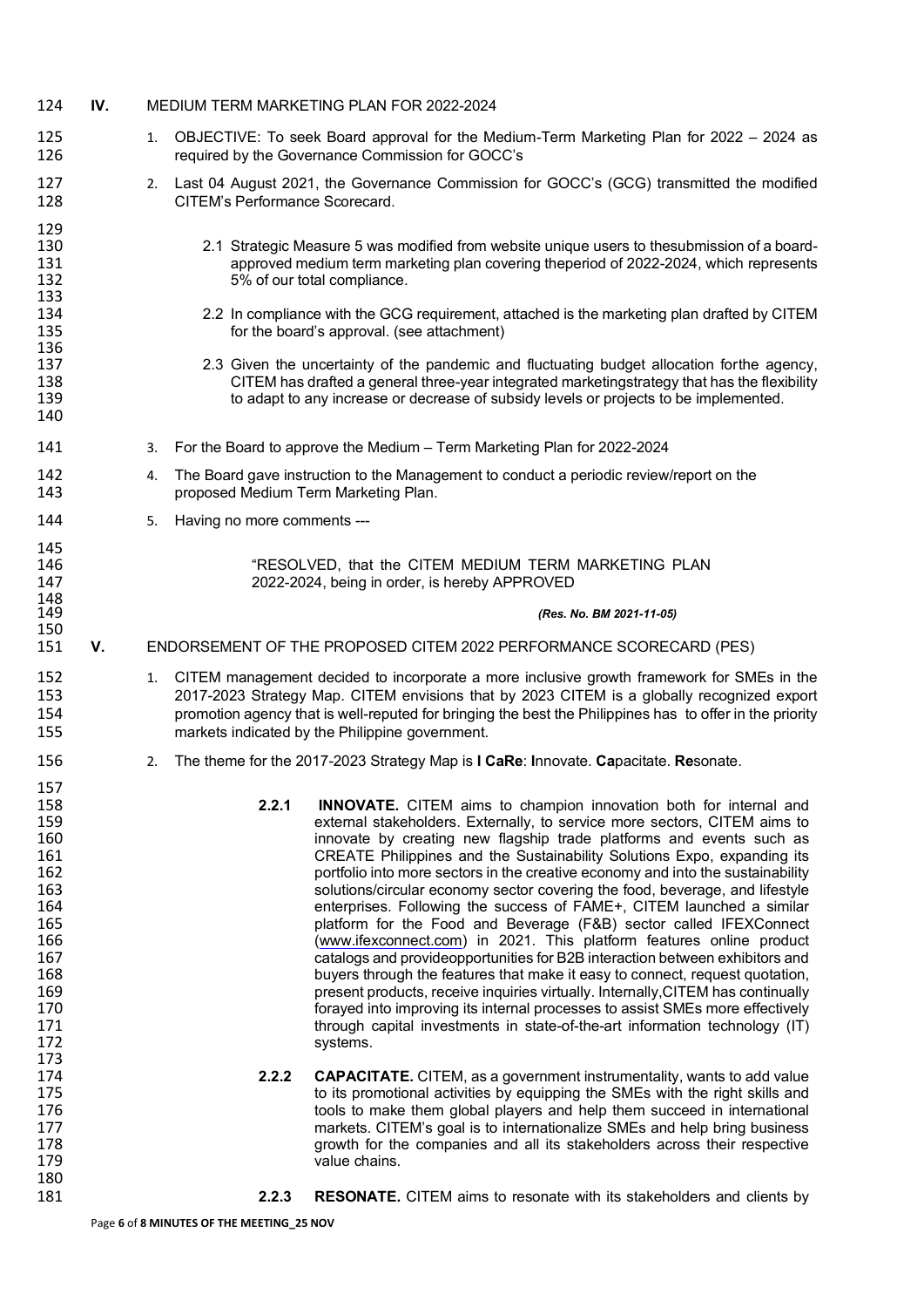| elevating the Philippines as a top sourcing destination of choice through its                    |
|--------------------------------------------------------------------------------------------------|
| various programs, activities, and projects. For FY2021, CITEM strengthened                       |
| its efforts in content marketing and promotions through the Digital Trade and                    |
| Community Platform (DTCP) for Manila FAME called FAME+ which was                                 |
| launched in October 2020, its Touchpoint website for the HFL sector, and                         |
| through participation in both local and international digital trade fair or digital              |
| promotion platforms. Through these initiatives, Philippine export products                       |
| and brands acquire greater visibility in the international sourcing market                       |
| through targeted, strategic messaging that highlight the quality, beauty,                        |
| craftsmanship, and value of Philippine products andservices, and focus on                        |
| the important role Philippine enterprises play in the global trade of these                      |
| products and services.                                                                           |
|                                                                                                  |
| 3. CITEM submitted its proposed FY 2022 PES on 19 November 2021. ForFY2022, the proposed         |
| Strategic Objectives and Strategic Measures in CITEM's PES aim to capture CITEM's efforts        |
| across the 4 pillars of Finance, Stakeholder/Social Impact, Internal Process, and Human Resource |
| Development.                                                                                     |
|                                                                                                  |
| 4. The proposed CITEM FY 2022 Performance Evaluation System (PES) has no change in its Charter   |
| Statement - Vision, Mission and Core Values (VMV) as compared to the 2021 Charter Statement.     |
| CITEM priority markets are identified in FY2022 as follows: for Food and Beverage (F&B) sector-  |
|                                                                                                  |

irkets are identified in FY2022 as follows: for Food a IFEX PH Hybrid Event (subject to fund availability), Gulfood, and CIIE; Home, Fashion, Lifestyle (HFL) sector—Manila FAME Digital Event, Maison&Objet and More (MOM), and NY NOW; Creative sector—Create PH; Sustainability sector—Sustainability Solutions Exchange (SSX) Digital Event, while priority geographical markets across these sectors are: US, European Union (EU), China andthe Middle East. These priority markets are reflected in the proposed CITEM Work Program FY2022 is provided below:

| 4.1 CITEM Signature Events, FY2022 |  |  |
|------------------------------------|--|--|
|                                    |  |  |

| <b>PROJECT</b>            | <b>VENUE</b>   | <b>DATE</b>    |
|---------------------------|----------------|----------------|
| <b>IFEX PHILIPPINES</b>   | Online and     | September 2022 |
| (Hybrid Event)*           | Manila         |                |
|                           | Philippines    |                |
| <b>MANILA FAME</b>        | Digital        | 19-21 October  |
| Digital Event             |                | 2022           |
| <b>Sustainability</b>     | Online/Digital | March 2022     |
| <b>Solutions Exchange</b> |                |                |
| (SSX)                     |                |                |
| <b>Digital Event</b>      |                |                |
| <b>CREATE</b>             | Digital        | TBA            |
| <b>PHILIPPIPNES</b>       |                |                |
| Digital Event             |                |                |

*\*Mounting of IFEX Philippines (physical event) subject to availability of additional funds and will depend on the improvement of the COVID19 situation in the country.*

4.2 CITEM Overseas Events, FY2022

| <b>PROJECT</b>         | <b>VENUE</b> | <b>DATE</b>    |
|------------------------|--------------|----------------|
| <b>GULFOOD</b>         | Online and   | $13 - 17$      |
| (Hybrid participation) | Dubai, UAE   | February 2022  |
| China International    | Online and   | 04-10 November |
| Import Expo            | Shanghai,    | 2022           |
| (Hybrid participation) | China        |                |
| Maison & Objet and     | Digital      | January-       |
| More (MOM)             |              | September 2022 |
| NY NOW Digital         | Digital      | July-          |
|                        |              | December       |
|                        |              | 2022           |

229<br>230

212

230 5. For its 2022 PES Scorecard, CITEM included the following 'new' Strategic Measures: a) Number of 231 Website visitors (to reflect content Marketing Impact) under the Strategic Objective Increase 231 Website visitors (to reflect content Marketing Impact) under the Strategic Objective Increase<br>232 Stakeholder Awareness. All other metrics/measures were retained from the FY2021 PES Scorecard Stakeholder Awareness. All other metrics/measures were retained from the FY2021 PES Scorecard